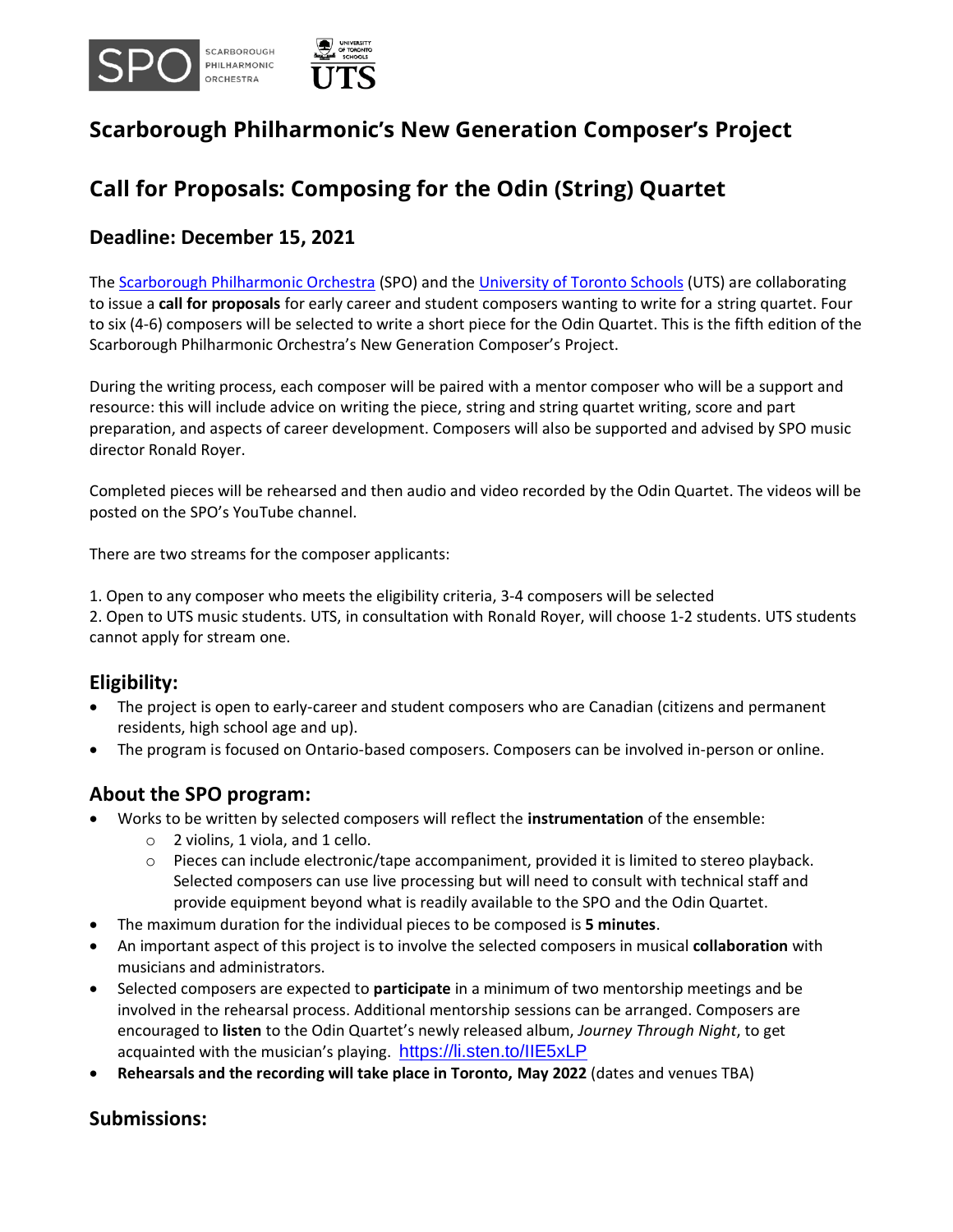Eligible composers should submit the following to be considered:

- **Short written proposal (400 word max.):** Include your artistic objectives with the piece, your interest in the project, the Odin Quartet and composing for string quartet. If selected, your piece can deviate from this proposal.
- **CV or Resume:** Attach a PDF file focusing on your composition activity. Include your contact information.
- **2 sample scores:** PDF of 2 recent scores. You are not required to submit pieces for string quartet, but including one piece that has one or more string instruments is recommended.
- **2 sample recordings:** Links to streaming audio/video for the 2 scores submitted. MP3 recordings of the 2 submitted scores (live or MIDI recordings are acceptable). Please ensure that the recording is available for one month following the deadline.

#### **DEADLINE FOR SUBMISSIONS: December 15, 2021 Submissions and enquiries should be sent to:** Attention: Ronald Royer, Music Director, SPO **Email: [spo@spo.ca](mailto:spo@spo.ca) Website: [www.spo.ca](http://www.spo.ca/)**

### **Project Timeline:**

- November 15, 2021: Call for scores is issued
- Early January 2022: Participating composers will be selected, and all applicants will be notified of the results.
	- o Composers will be chosen by a jury consisting of SPO composer representatives. The jury's decision cannot be appealed. Applicants can request feedback from the jury process.
	- o The jury will aim to select a representative group of participants based on aesthetic, diversity/equity, career stage, and other criteria.
	- o Finalists will participate in a short phone interview with the SPO music director regarding various aspects of the project before the decision is made public.
- Mid-January 2022: Mentorship relationships will be established.
	- o The mentorship will take the form of occasional lessons/consultations with established composers who have worked with the SPO.
	- o The mentor will help to shape the process such that completed works reflect the artistic goals of the composer, while being suitable for the Odin Quartet.
- Mid-January 2022 to early April 2022: Selected composers will work collaboratively with the SPO to write and finalize the composition.
- Monday, April 4, 2022: the score will be delivered to the SPO. Ronald Royer will sign off or give feedback for some changes; mainly centered around notation and/or playability.
- Monday, April 11, 2022: final score and parts submitted (PDF files).
- May 2022: rehearsals, recording session, venues and dates TBA. Composers can participate in person or online.

### **About the SPO:**

**The SPO** is a community orchestra, dedicated to enriching our community through high-quality musical performances. An important part of our mandate is supporting, encouraging and mentoring young musicians and composers. **The Odin Quartet** is the ensemble-in-residence for the orchestra. The SPO has produced two commercial albums, *Canadian Panorama,* featuring the Winds of the SPO and *Journey Through Night,*